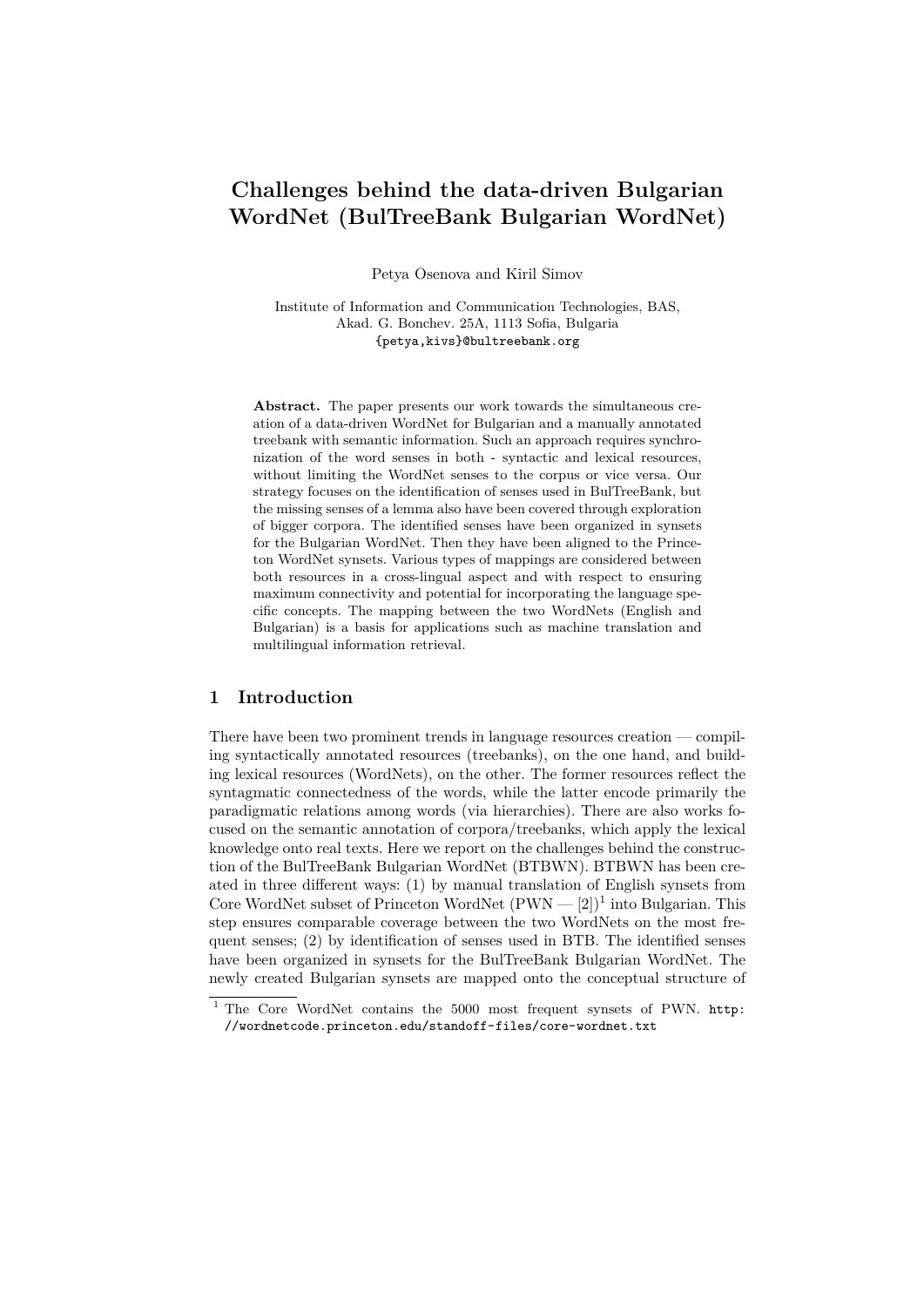PWN. In this way, the BTBWN was extended with real usages of the words in texts. Also, the coverage of the core and base concepts for Princeton WordNet has been evaluated over a Bulgarian syntactic corpus; (3) by sense extension, which includes two activities: a) detection of the missing senses of processed lemmas in BulTreeBank and adding them to the BTBWN, and b) a semi-automatic extraction of information from the Bulgarian Wiktionary mapped to synsets from PWN and then manually checked<sup>2</sup> In this paper we present the second step of creating the BTBWN — simultaneous annotation of BTB with senses, the extension of BTBWN with these new synsets and their mapping to PWN.

The structure of the papers is as follows. Section 2 briefly discusses related work. The construction of BTBWN is presented in Section 3. Section 4 introduces the general principles of mapping. Section 5 presents two extensions of BTBWN in progress and future direction of developments. The last section concludes the paper.

# **2 Related Work**

Concerning WordNets, many of them for the European languages have been created within EuroWordNet and BalkaNet projects (including BulNet for Bulgarian). However, also some of these WordNets are not publicly available (including BulNet). This motivated us to start our own WordNet creation endeavor, since we needed the lexico-semantic information in our work on Machine Translation, eLearning and Word Sense Disambiguation.

There are two main methods for building a WordNet as pointed out in [8]: the *expand* method and the *merge* method. The former relies on the translation of the synsets from the source into the target language, thus complying initially to the source hierarchy of concepts. The latter takes (also) into account the language specific resources. Different WordNet projects used the above mentioned methods alone or in combination with other strategies. For example, translation of English PWN into another language; data-driven approaches via identification of synsets within real texts; automatic extraction from existing lexical resources; various combinations of these. In our WordNet project we exploit all of these approaches at different stages of the resource development. They will be explained in more detail in the next sections.

Let us introduce briefly some best practices in the WordNet creation for specific languages. Most of them seem to go for the expand approach first. Some WordNets were created on the basis of publicly available resources. For example, the Open Dutch WordNet<sup>3</sup> (see [7]) was created by "removing the propri- $\epsilon$  etary content from Cornetto<sup>4</sup>, and by using open source resources to replace this proprietary content." For the Basque language [5] the construction approach relies on the joint development of WordNets and annotated corpora. The Basque

<sup>2</sup> We would like to thank Antoni Oliver Gonzalez who provided the automatic mapping from Bulgarian Wiktionary to PWN.

 $^3$  http://wordpress.let.vupr.nl/odwn/

<sup>4</sup> http://www2.let.vu.nl/oz/cltl/cornetto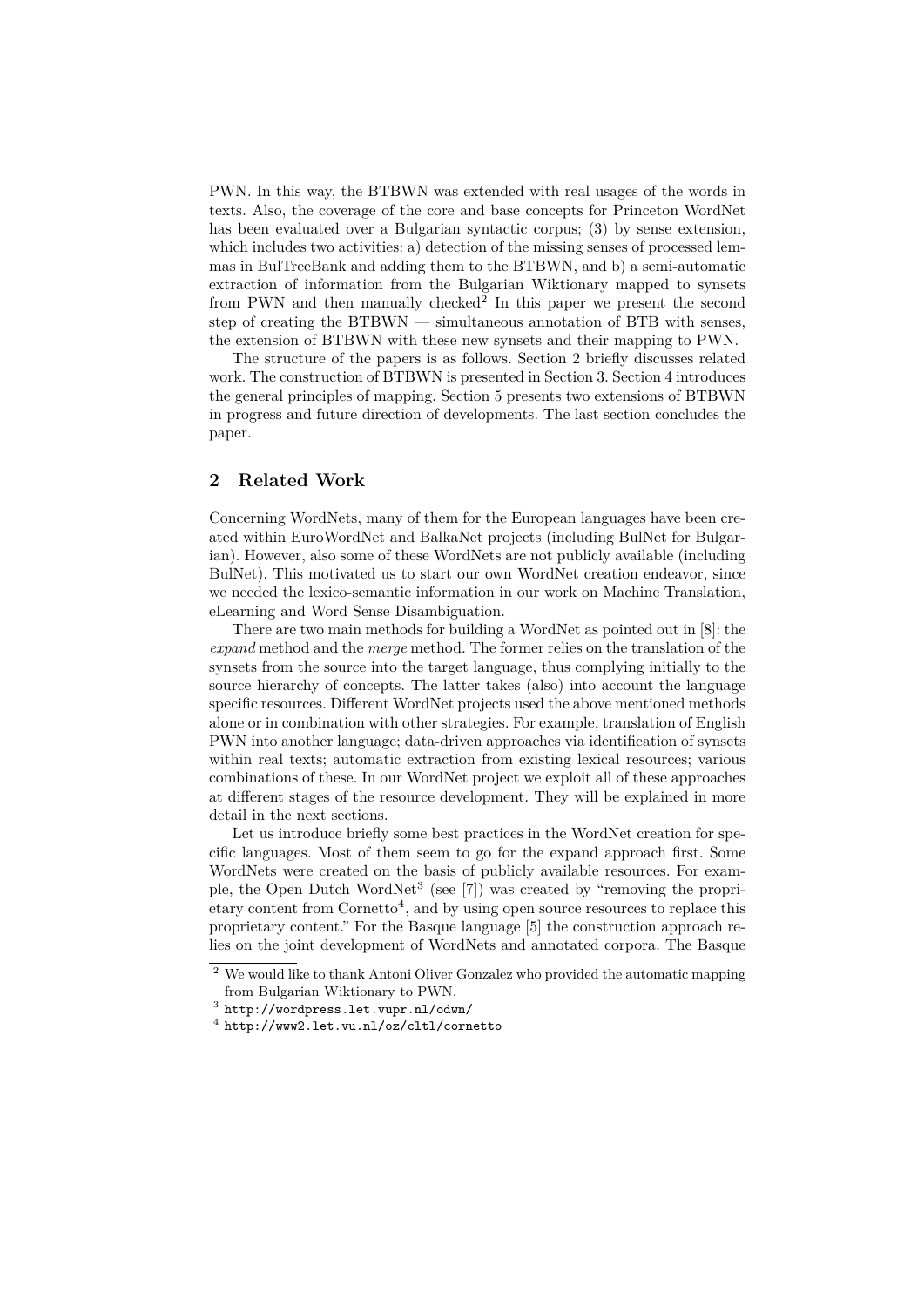WordNet was developed within the EuroWordNet framework. First, a quick core Basque WordNet was developed through semi-automatic methods. The quality control included a concept-to-concept manual review. Afterwards, an additional word-to-word review was performed as a higher-level quality check. The Slovenian WordNet started as automatic translation from a closely-related language resource, namely — the Serbian WordNet with the help of a bilingual dictionary. Later on, manual correction has been performed [1]. The Croatian WordNet [8] also used the expand method, but it additionally explored monolingual dictionaries for incorporating language-specific relations into the resource. One of the few endevours for constructing a language-specific WordNet first, and then mapping it to some already existing one, such as the Princeton WordNet, is the Polish WordNet [9].

To sum up, there is no easy way to achieve typological consistency in building WordNets - if the expand method is chosen, the language resource suffers from lack of nativeness of the hierarchy and relations. If the merge method is followed, the language resource differs too much from other similar resources and it is time-consuming to map it back to them.

Now let us turn to the accompanying sense corpora. The usual way of annotating senses in treebanks is the following: there is a WordNet for the language in question, and then the treebank is annotated with senses from it. This is the case in the German Tuba/DZ treebank, the Italian treebank and the Polish treebank [3]. All of them use the WordNets they created in EuroWordNet Project for sense annotation of the treebanks. Thus, they bear also the restrictions that are presented in the so-called static lexical resources. This means the following: if we want to annotate our texts with senses, but some sense is missing in the lexical database, and we cannot control the WordNet resource to add it, then the sparseness of the sense coverage would be really problematic.

Our work differs from the above mentioned approaches in the fact that we first annotated the treebank with senses from an explanatory dictionary of Bulgarian [6] and then started the formation of synsets. They were then mapped to the PWN while keeping track of the various sense discrepancies by different mappings. We explain our motivation for such a decision below in a more contextually-bound manner. Here it can be only mentioned that in this way a wider sense coverage was achieved quickly for the purposes of Machine Translation, since our initial WordNet covered only the core concepts from PWN.

## **3 Construction of BTBWN**

In this section we present the steps of construction of BTBWN also from a historical point of view. The creation of this resource started as an attempt to construct domain vocabularies for two domain ontologies: the domain of *Information Technology for End Users*, and the domain of *Home Textile* — see [11] and [10]. In both cases the domain ontologies were aligned to an upper ontology for the reasons of consistency and inheritance of general knowledge. The ontology and the aligned lexicons were used for several tasks: (1) semantic annotation of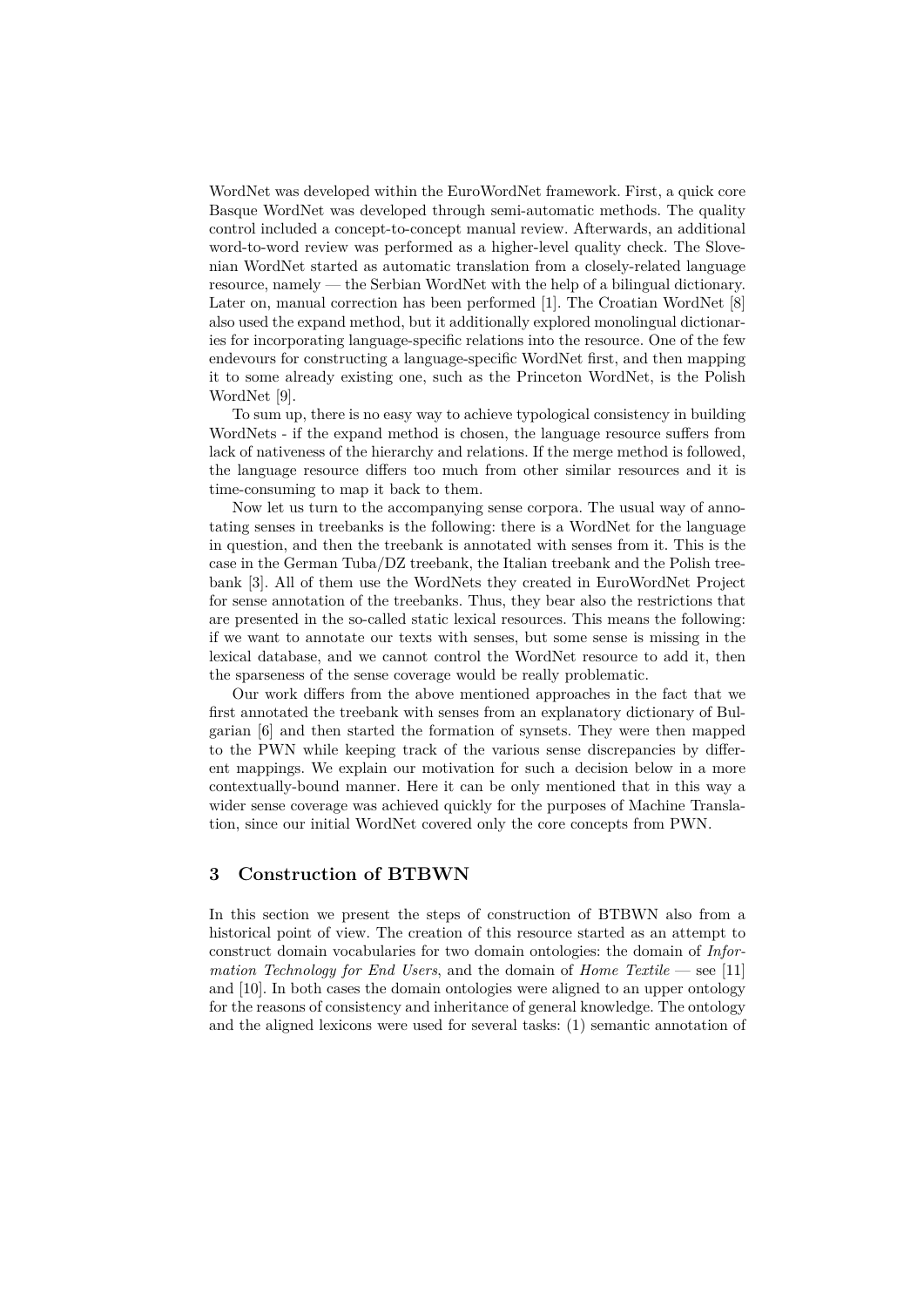domain documents; (2) multilingual search; (3) common conceptualization; and (4) interaction with the end users. Thus, the lexicon interrelated the concepts in the ontology to the lexical knowledge used by the grammar in order to recognize the realizations of the concepts in the text; and the lexicon represented the main interface between the user and the ontology. In order to achieve these goals the need of general lexica became apparent. Thus our next goal was to extend the domain lexicons to cover (at least) the most frequent senses in Bulgarian. We could not find any evaluation on the distribution of word senses in Bulgarian. Thus we decided to solve this problem in two steps: (1) by transferring the most frequent senses from another language to Bulgarian, assuming that European languages share substantial number of most frequent senses; and (2) by annotation of Bulgarian texts where we believed that the most frequent senses would be present. For the purposes of applications, such as word sense disambiguation, annotated texts were needed. So we decided to annotate the senses for all open class words in the texts.

Concerning the first step — transfer of most frequent senses from another language — we translated manually the English synsets from the Core WordNet subset of the Princeton WordNet into Bulgarian. The translation was done by two people with excellent knowledge of English. First, they formulated a Bulgarian definition reflecting the content of the concept represented by its correspondence to the English synset. Then they formed the Bulgarian synset recording the Bulgarian lemmas that have this meaning. Some of the lemmas might be multiword expressions. After this first phase a lexicographer checked both - the definition and the lemmas. The result from this work was published as part of the Open Multilingual WordNet<sup>5</sup> under CC BY 3.0 license<sup>6</sup>.

Our next step for extending the BTBWN was the manual annotation of running Bulgarian texts. Here our goals were: (1) to extend the coverage of BTBWN to really frequent Bulgarian words; (2) to have a corpus of semantically annotated texts which to be used for experiments with tasks like Word Sense Disambiguation; and (3) to check how many of the English most frequent senses are frequent also in Bulgarian. The actual annotation of the treebank was done in the following way: (1) for each lemma of the open class word forms in the treebank a concordance was created; (2) each lemma in the concordance was annotated with all possible senses from the Core WordNet version of BTBWN as well as from an explanatory dictionary of Bulgarian; (3) the annotators selected the appropriate sense for each example, if available. If there was no appropriate sense, or there was no available senses for a given lemma, the annotator had the possibility to create a new sense (definition). After the completion of this initial annotation the result was turned into lexical entries which contain the lemmas, selected in the text, the chosen definitions and the examples.

The following step was to manually map each new lexical entry to an appropriate synset in PWN. Thus we achieved several goals: (1) different lemmas with similar senses were grouped together and in this way the lexical entries

 $^5$  http://compling.hss.ntu.edu.sg/omw/

 $^6$  https://creativecommons.org/licenses/by/3.0/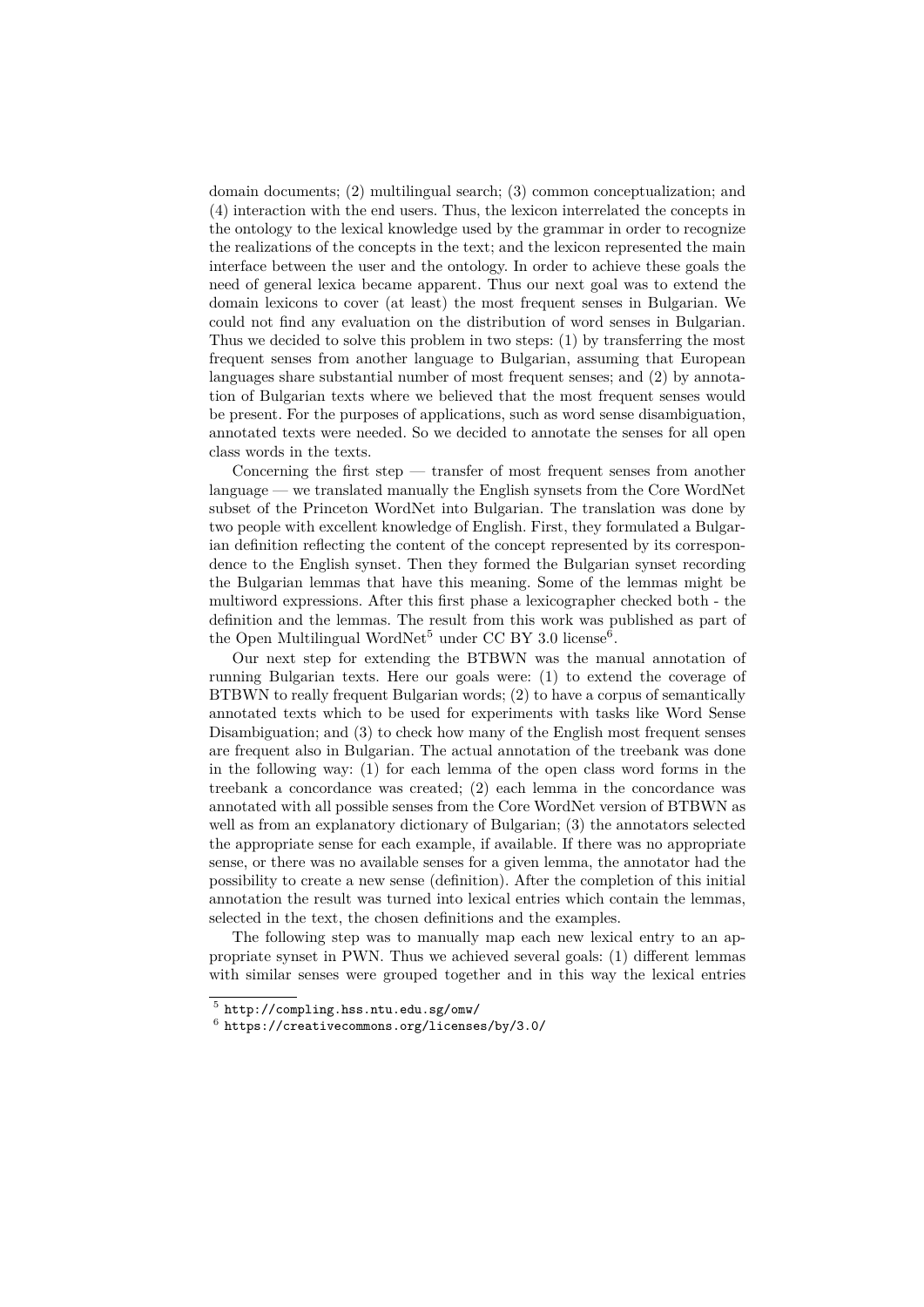for synonyms were recorded in the corresponding synsets; (2) the mapping to PWN allowed the execution of various bilingual applications; (3) mapping to WordNets of other languages. The annotation was checked by a second person and validated by a judicator. After the completion of the annotation, BTBWN contained about 11000 synsets. From them about 1800 synsets are from the Core WordNet version of BTBWN. In this way we empirically showed that the most frequent senses in the texts of BulTreeBank correspond roughly to one third of the English Core WordNet.

The next extension of BTBWN was performed by a semi-automatic addition from Bulgarian Wiktionary mapped to synsets from PWN and then manually checked. Behind this extension we added new senses for the words that have been already included in synsets of BTBWN. The idea is that each word is represented with all its senses.

The extensions on the basis of text annotation and the existing lexicons exhibit however the sparseness problem: not all synonyms appear in the annotated texts and the lexical entries. For that reason, we performed checks on the completeness of the synsets with respect to the missing synonyms. The checks have been performed with respect to the available monolingual synonymic dictionaries of Bulgarian. Special attention was paid to the aspect variation of verbs. In many of the synsets it turned out that for one of the verbs in the aspect pair there were only few real examples or no examples at all in the data. Thus, we started searching for examples from bigger corpora or on the web. Our goal is to have at least five examples for each synset. Ideally, examples are expected to be included for each lemma in the synsets.

# **4 Types of Mapping**

The synchronization of word senses in BTBWN and the word senses in PWN is complicated by the fact that many senses in BTBWN originate from BulTree-Bank, where the words reflect Bulgarian lexicalization of concepts which differ from PWN, which provides the English-specific view on the lexical relations.

From the annotator perspective, the mapping of the word from the text starts with its translation into English and is followed by a search through the corresponding lemmas in the PWN. Factors of importance for the adequate mapping are the following: the Bulgarian definition and the matching examples from the treebank. The provision of examples plays a crucial rule for the specification of the correct definition as well as the English description and accompanying examples. The PWN examples themselves can also help in indicating the matching concept, since the Bulgarian definition and the English one can be phrased in different ways and might reflect various granularity of conceptualizations.

Several types of correspondences have been attested during the mapping process: full correspondence (one-to-one); partial correspondence (one-to-many or many-to-one); forced connectivity (re-design of Bulgarian definition); common general meaning; resolving metonymies; incorrect and extended correspondences. Needless to say, these are not novel at all. However, they are still valuable, be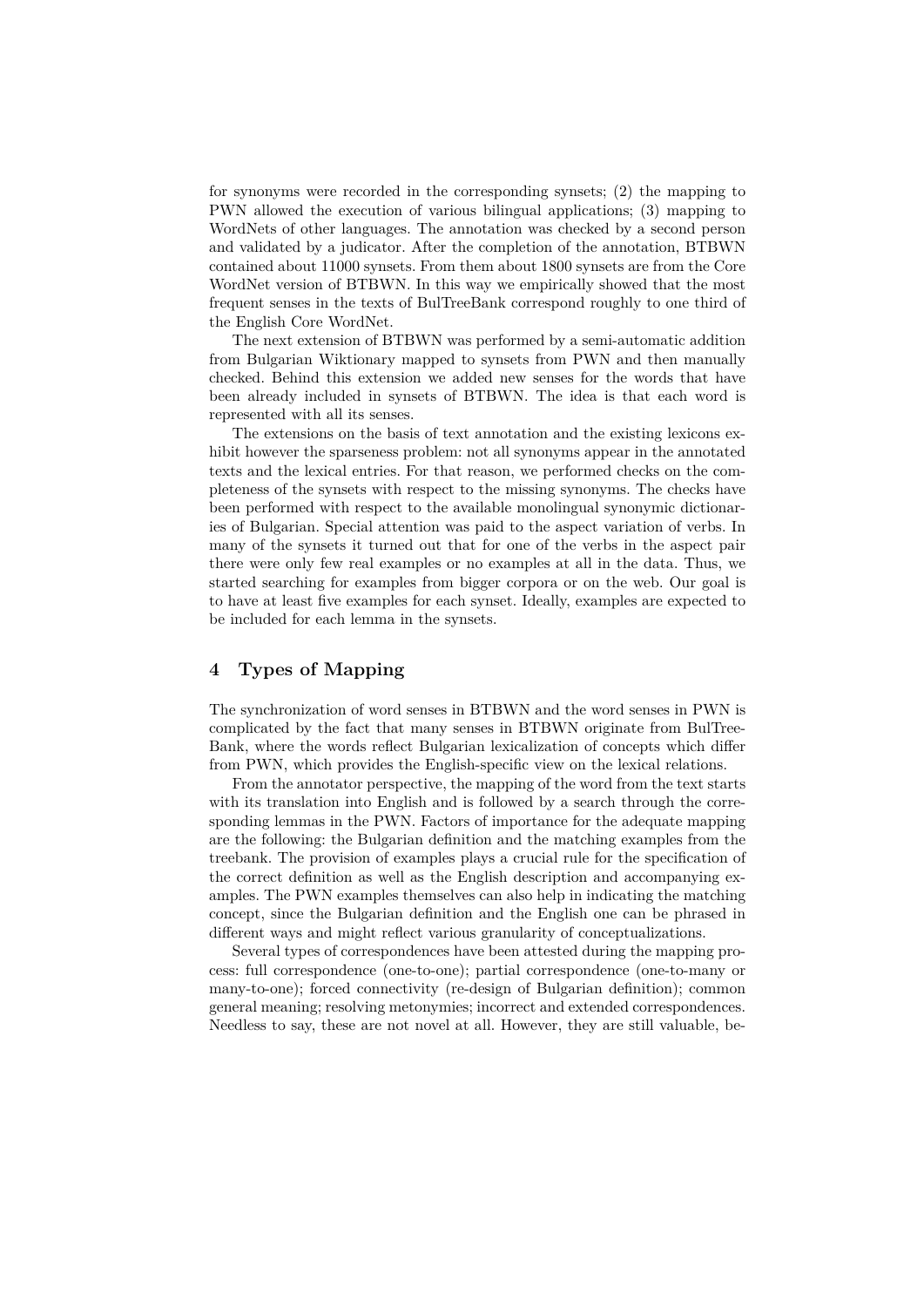cause they provide feedback for the typologically-based and the resource-oriented similarities and differences between Bulgarian and English, thus opening the path to comparisons with other languages as well.

# **4.1 Full Correspondence**

The ideal case in the mapping is when equal concepts are encountered, i.e. the concepts in the two languages map one-to-one. That is, the Bulgarian concept matches the one in the Princeton WordNet. For example, the Bulgarian "сигурност", "sigurnost" and English "safety" both mean in short 'lack of danger'. If a Bulgarian definition corresponds equally well to more than one definition in the Princeton WordNet, then all these definitions are mapped to the Bulgarian one, using a special separator. For example, English "answer" and "response" map to Bulgarian "отговор", "otgovor".

#### **4.2 Partial Correspondence**

In many cases, however, the concepts differ in terms of specificity in both language directions. In the first case, the Bulgarian definition is more specific than the English one. In this case, it is mapped to a more general English one, but it is also marked with a specificity label. The most frequent cases here are the following ones: (i) regular polysemy — for example, in Bulgarian "прокуратура", "prokuratura", is given also as the building, while in English it is the institution, the group of people and the act; (ii) restrictive in Bulgarian vs. general in English definitions — for example, "дирекция", "direkcia", in the meaning of "director's office" in Bulgarian is mapped to the more general concept "office" in English with the meaning of "place of business".

A second scenario is possible, where the Bulgarian definition is more general and subsumes one or more synsets from PWN. In this case, the following approach has been taken — the common definition in Bulgarian is mapped once to the more specific English definitions (with relation *specificity*) and a second time to their hypernyms (with relation *subsumption*). For instance, in Bulgarian "режисьор", "rezhisyor", "director" has only one definition: *The lead person in the making of a theater play, film, TV program, etc.* However, in PWN there exist two synsets that can be related to it: *director as someone who supervises the actors and directs the action in the production of a show* (with a hypernym "supervisor" as one who supervises or has charge and direction of) and *director as the person who directs the making of a film* (with a hypernym "film maker" as a producer of motion pictures). In order to preserve both — the more abstract concept in Bulgarian as well as the hierarchical structure of PWN — the Bulgarian definition is mapped to all four ones of these synsets — with relation *specificity* to the specific ones, and with relation *subsumption* to their hypernyms. These mappings are presented in Fig. 1. Some more explanations are presented below.

**Ensuring a One-to-One Mapping.** In some cases of mismatch the oneto-one mapping can be achieved through re-working the Bulgarian definitions.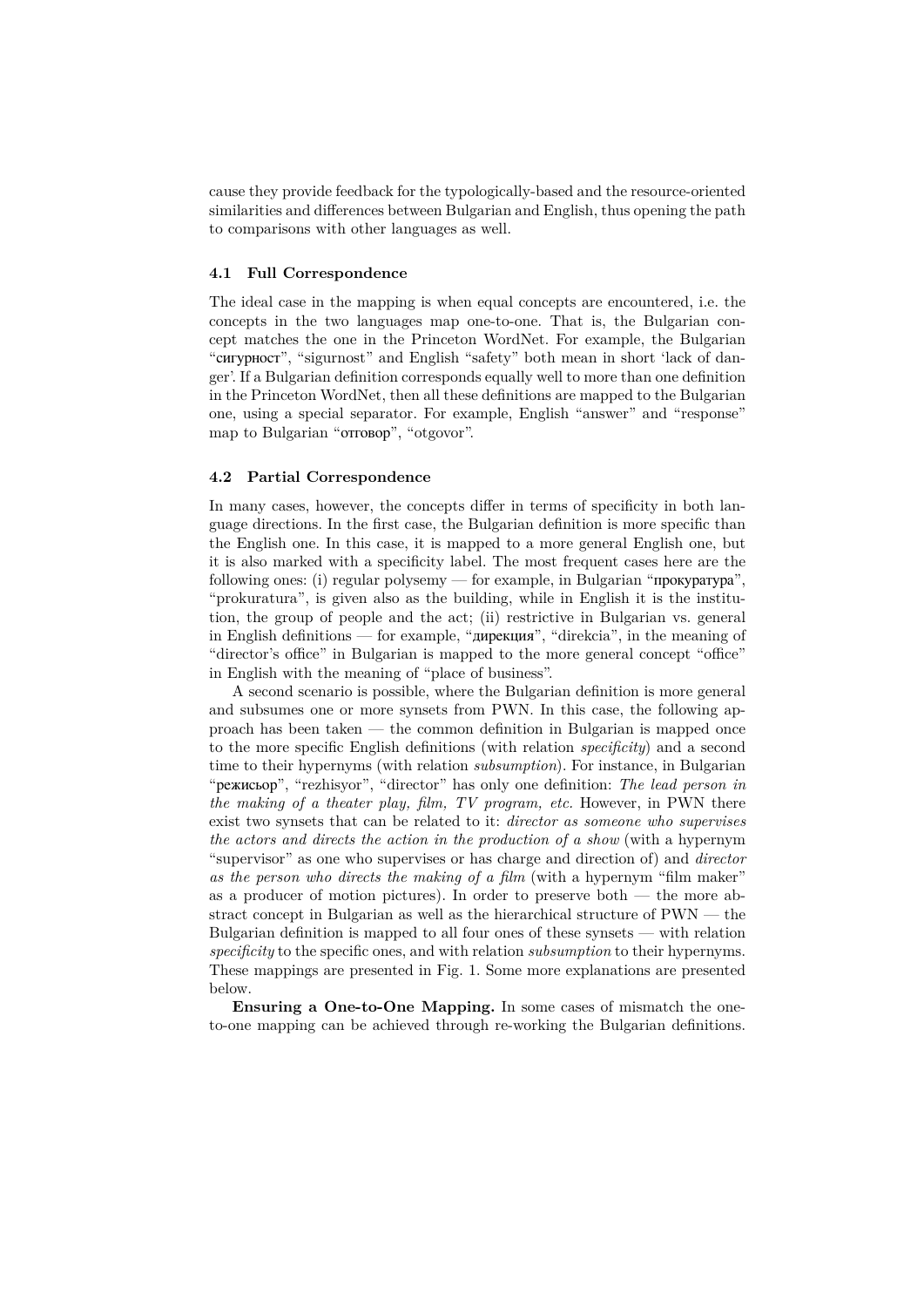

**Fig. 1.** Classification of a Bulgarian definition with respect to English synsets in Princeton WordNet hierarchy. We use the relation *subsumption* to map Bulgarian concept (definition) to more general synsets in Princeton WordNet, and the relation specificity to map it to more specific English synsets.

This often means dividing the Bulgarian definition into two separate ones. For example, the word "седмица", "sedmica", "week", has the following definition: seven consecutive days, usually counted from Monday to Sunday. All examples correspond to this definition. There are two synsets in English: "week" as any period of seven consecutive days, and "week" as a period of seven consecutive days starting on Sunday. Such a division in nouns referring to the passing of time has been done in Bulgarian for the concept of "month". Thus it can be implemented for the "week" as well. Since the Bulgarian definition has been mapped to the second synset in English, it can remain as it is, while a second definition is introduced (Seven consecutive days), which is mapped to the first synset; the examples are correspondingly divided between the two definitions.

**Searching for a More General Meaning.** There is another group of examples to which no equivalent sense can be detected. In this case the strategy is to find a more general one. Usually this applies to the cases of regular polysemy:

- 1. Types of institutions, buildings, people. Often there is no node in PWN corresponding to a given institution. Thus a mapping is made to the general node for an institution, company, establishment, etc.
- 2. Words like "'цар", "car", "king", etc. in Bulgarian refer to both concepts a person and a title. In PWN there is a definition only for a person, therefore there is no word sense corresponding to the title meaning, as in "The title of the Bulgarian and Russian monarchs." Therefore this Bulgarian definition is mapped to the more general concept for title. On the other hand, a second definition in Bulgarian is added to reflect persons.
- 3. The Bulgarian concepts that are more specific than the English ones are treated in a special way, too. For instance, "чичо", "chicho", and "вуйчо", "vujcho", mean different things in Bulgarian. The former is *brother of a person's mother* or *husband to a sister of the father or the mother*. The latter is *brother of a person's father*. In this case the relations are mapped to the more general "uncle" concept by specificity relation.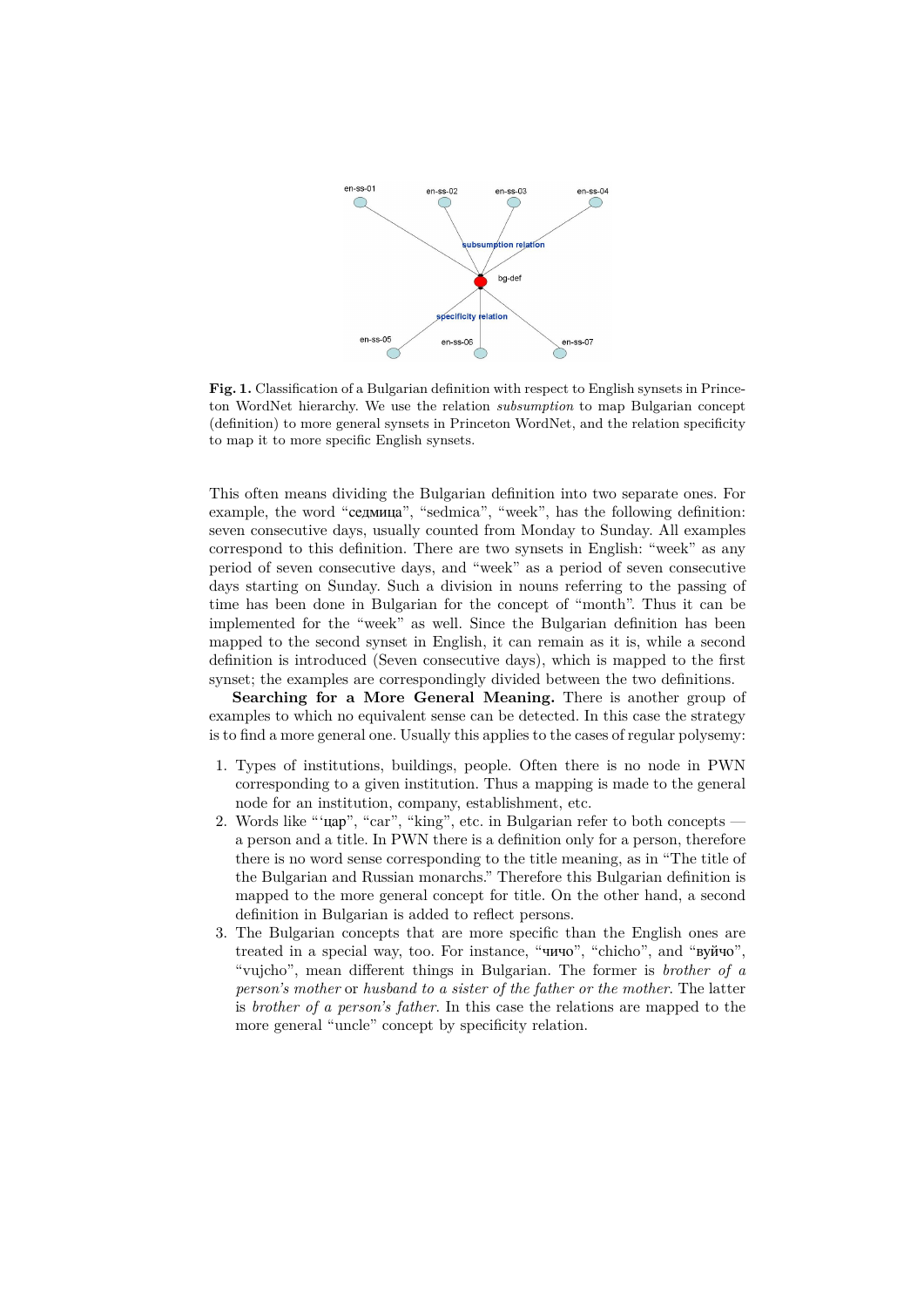As it was mentioned, since it is important to preserve access to the PWN hierarchy, it is necessary to align the concepts by introducing a non-lexicalized definition in the Bulgarian lexicon, namely "Brother of a person's mother or father", which corresponds to the English one. We should note again that this step is not done at the cost of losing language specific concepts. In this way a conditional connection is established, which will be made more complex in the Bulgarian concept hierarchy, because the relevant definitions of "чичо", "chicho", and "вуйчо", "vujcho", will denote subcategories of the newly created one.

**Metonymic Usages.** If a word is used with its metonymic sense, then the metonymic sense is mapped to the appropriate sense in the PWN. For example, in Bulgarian the word "армеец", "armeec", can be used in two senses: literal and rare (soldier), and metonymic and more frequent (member of a specific football team). When used in the latter sense, it must not be mapped to the concept of soldier, but to the concept of footballer. In this way, the specific features of the figurative language are kept in the lexicon.

**Extended Mapping.** With regard to Bulgarian, derived nouns with a special suffix and an ending "-ка", "-ka", mark the feminine gender and denote female persons. Thus, an addition is needed of a definition indicating the reference to a female. For example, "баскетболист", "basketbolist", is a basketball player, but "баскетболистка", "basketbolistka", is a a female basketball player. Accordingly, the definition remains mapped to the more general synset in English (provided that no equivalent-level definition is available). The two definitions in Bulgarian are related in a one-to-one manner, without indicating that one is a subclass of the other.

# **5 Current and Future Developments**

Here we discuss briefly: the treatment of MultiWord Expressions (MWEs) as specific cases of lexicalization; and extensions of the current version with new words. We also present some directions of future developments.

#### **5.1 Treatment of MultiWord Expressions in BTBWN**

Currently, we include MWEs as strings of several words separated by spaces. They are represented in their standard form: lemmatized (where possible) and reflecting the canonical word order. However, in this representation we lose information about possible word order variations of the MWE elements and their potential for morphosyntactic variation and modification. In order to add this information we rely on the notion of *catena*.

The notion of catena (chain) was introduced in [4] as a mechanism for representing the syntactic structure of idioms. He shows that for this task a definition of syntactic patterns is needed that does not coincide with constituents. He defines the catena in the following way: *The words A, B, and C (order irrelevant) form a chain if and only if A immediately dominates B and C, or if and only if A immediately dominates B and B immediately dominates C.* In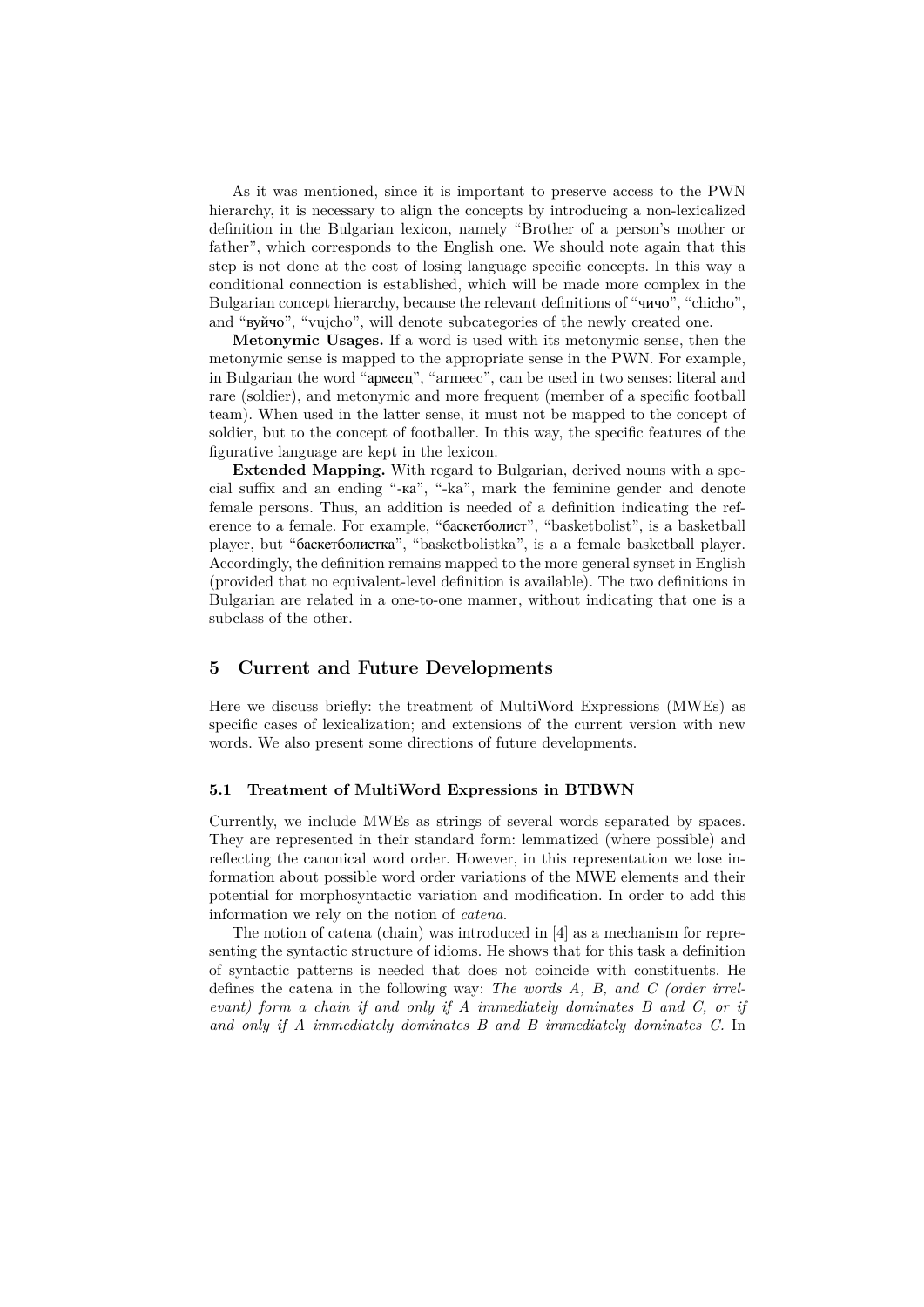

**Fig. 2.** Lexical entry for затварям си очите, "zatvaryam si ochite", 'I close my eyes'.

our work on BTBWN we convert MWEs into a representation defined in [12] and [13] in which the catena is depicted as a dependency tree fragment with appropriate grammatical and semantic information. Here we demonstrate the model by just one lexical entry for the Bulgarian MWE: затварям си очите, "zatvaryam si ochite", "I close my eyes". The lexical entry uses the following format: a **lexicon-catena**, **semantics** (SM) and **valency** (Frame). The lexicon-catena for the MWEs is stored in its canonical form. The realization of the catena in a sentence has to obey the rules of the grammar. In this way the possible word order is managed. The semantics of a lexical entry specifies the list of elementary predicates contributed by the lexical item. When the MWE allows for some modification (including adjunction) of its elements, i.e. modifiers of a noun, the lexical entry in the lexicon needs to specify the role of these modifiers. For example, the MWE represented in Fig. 2 'затварям си очите'.<sup>7</sup> The valency frame contains two alternative elements for indirect object introduced by two

 $^7$  The grammatical features are: 'poss' for possessive pronoun, 'plur' for plural number and 'def' for definite noun.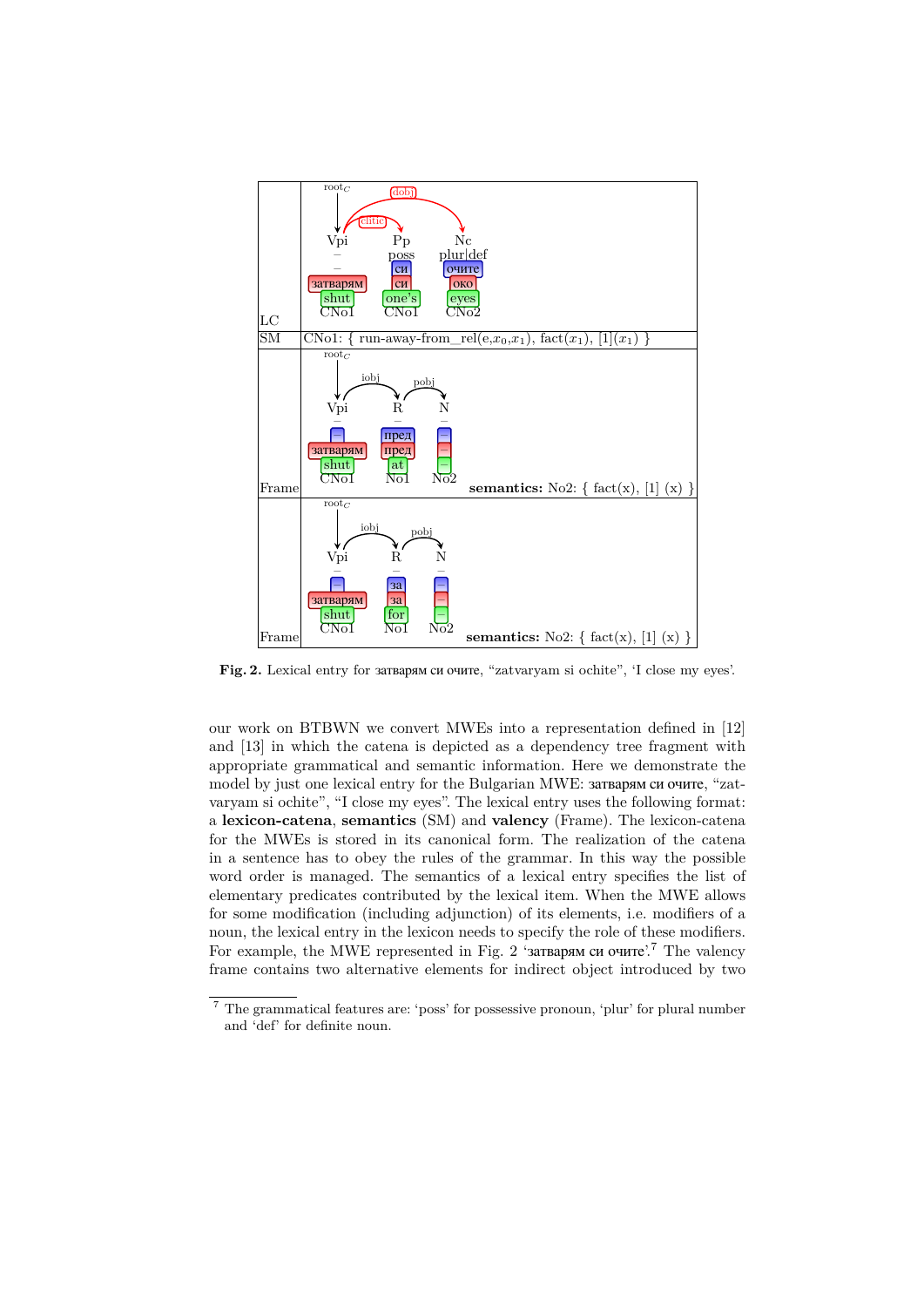different prepositions. The situation that the two descriptions are alternatives follows from the fact that the verb has no more than one indirect object. If there is also a direct object then the valency set will contain elements for it as well. The semantic contribution of the indirect object is specified for each valency element. This semantic contribution is added to the semantic contribution of the lexical entry when the valency element is realized. In the dependency tree fragments also grammatical features and lemmas are represented. The catena for the frame and for the whole lexical entry are unified on the basis of nodes with the same names. In this case CNo1. Within BTBWN the semantic contribution will depend also on the corresponding synsets to which the MWEs belong.

#### **5.2 Extensions of BTBWN**

The extension of the BTBWN coverage is a constant task. The selection of new lexical entries, including new synonyms, new senses for words that are already in synsets in BTBWN, new words with corresponding new senses and synsets is an on-going activity. To perform this task we use the following approaches: (1) a task-based approach; (2) a dictionary-based approach; (3) a corpus-based approach; and (4) a linguistically-based approach. All of these approaches are used by different language groups for the construction of the corresponding wordnets. We briefly present each of them.

The *task-based approach* concerns with the coverage of BTBWN for a concrete application. For example, the construction of lexicons for domain ontologies. In this case we identify concepts for the task to be performed and construct an aligned lexicon. The synsets in the domain lexicon are also aligned to the rest of BTBWN. The identification of the domain concepts frequently is based on the annotation of appropriate domain texts.

The *dictionary-based approach* is performed by comparing senses for each word that is already in BTBWN with senses of the same word in a given dictionary. We did this in two ways comparing with senses registered in the Bulgarian Wiktionary and with senses in the Bulgarian explanatory dictionary. In many cases we reformulated the identified uncovered senses on the basis of the existing senses in BTBWN and with the requirement for a better mapping to the English PWN.

The *corpus-based approach* uses several mechanisms for identification of new words and senses to be added to BTBWN. They include at least the following ones: (1) annotation of new texts; (2) clustering of word forms in a large corpus on the basis of their contexts (Polish WordNet and some others); and (3) checking the coverage of BTBWN over a frequency list compiled from a large corpus. Currently, we perform point three over a frequency list compiled over a 7- millionword corpus covering different types of text. Our goal is to include all the words that appear in the corpus at least 100 times. Any word that is not presented in BTBWN is lemmatized in all possible ways and then it is included by each possible lemma and each possible sense. For example, the Bulgarian word form "поет", "poet", is lemmatized as a noun "поет", "poet", and a verb "поема", "poema", "take". In this way we cover all frequent word forms in the corpus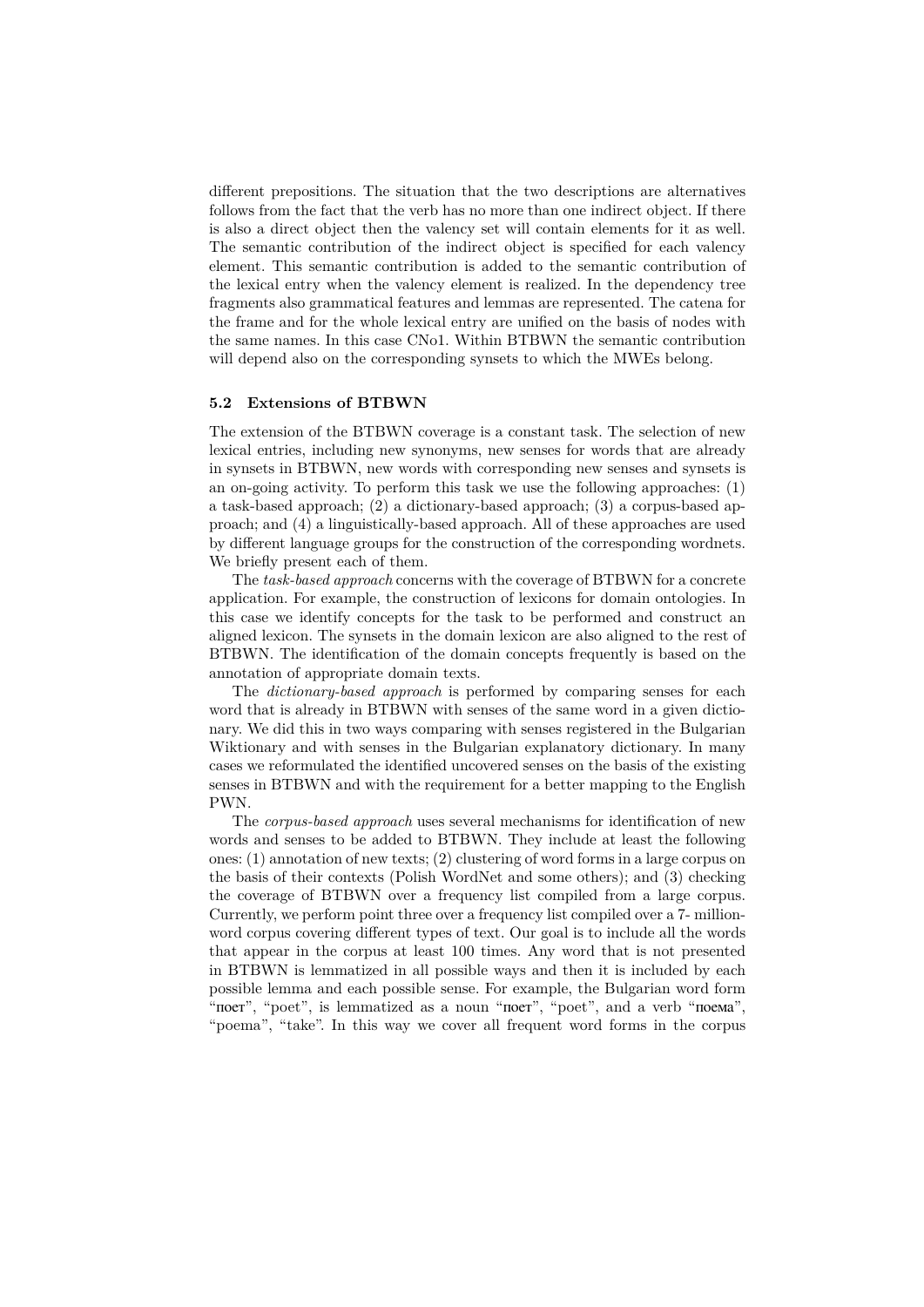with their relevant senses, independently from the context. The people who add the new words and senses are free to search for usages of the corresponding lemmas not only within the corpus, but also on the web.

The *linguistically-based approach* exploits productive phenomena within the language. We mainly exploit derivation patterns with clear new semantics. For example, the names of citizens of a given location is such a case: from "New York" to form "New Yorker". This pattern is easy to recognize in the corpus and the definition and mapping to the rest of BTBWN is thus predictable.

Besides these two current activities we plan to perform also the following two tasks: (1) addition of relational structure over BTBWN; and (2) including the synsets that are not mapped exactly to synsets in PWN to the Collaborative Interlingual Index (CILI)  $-$  [14]. For the latter task it is necessary to write appropriate definitions in English. For the former task we will exploit the mapping to English WordNet and additionally the mapping from the English WordNet to the Polish Wordnet. In this way we will be able to transfer relations between synsets in English and Polish WordNets to Bulgarian. Thus, we expect to impose a reliable relation structure over BTBWN. We manually will check the cases of lexical relations like *antonymy* and *derivation* and the cases where English and Polish Wordnets disagree with each other.

#### **6 Conclusion**

The paper discussed our strategy for the mapping of the word senses in a treebank to the WordNet ones in the context of the overall construction of the BTBWN. In the presented approach the resource annotation does not rely on pre-created WordNet, but rather on an explanatory dictionary of Bulgarian. Later on, these senses have been mapped to the PWN 3.0, while keeping the language specific concepts through the introduction of special markings. The adopted strategy allowed for dense connectivity between the resources, and at the same time it leaves room for the further creation of a language-specific hierarchy. Currently BTBWN contains 12,147 synsets equivalent to the synsets in PWN, and about 2500 additional synsets mapped as described in the paper.

These mappings have been exploited actively for knowledge-based word sense disambiguation of Bulgarian by using the English WordNet as a knowledge graph that transfers the linguistic relations to the Bulgarian lemmas. Also, they will determine the language-specific hierarchy of concepts over the Bulgarian definitions.

# **Acknowledgements**

This research has received partial support by the grant 02/12 — *Deep Models of Semantic Knowledge (DemoSem)*, funded by the Bulgarian National Science Fund in 2017–2019. We are grateful to the anonymous reviewers for their remarks, comments, and suggestions. All errors remain our own responsibility.